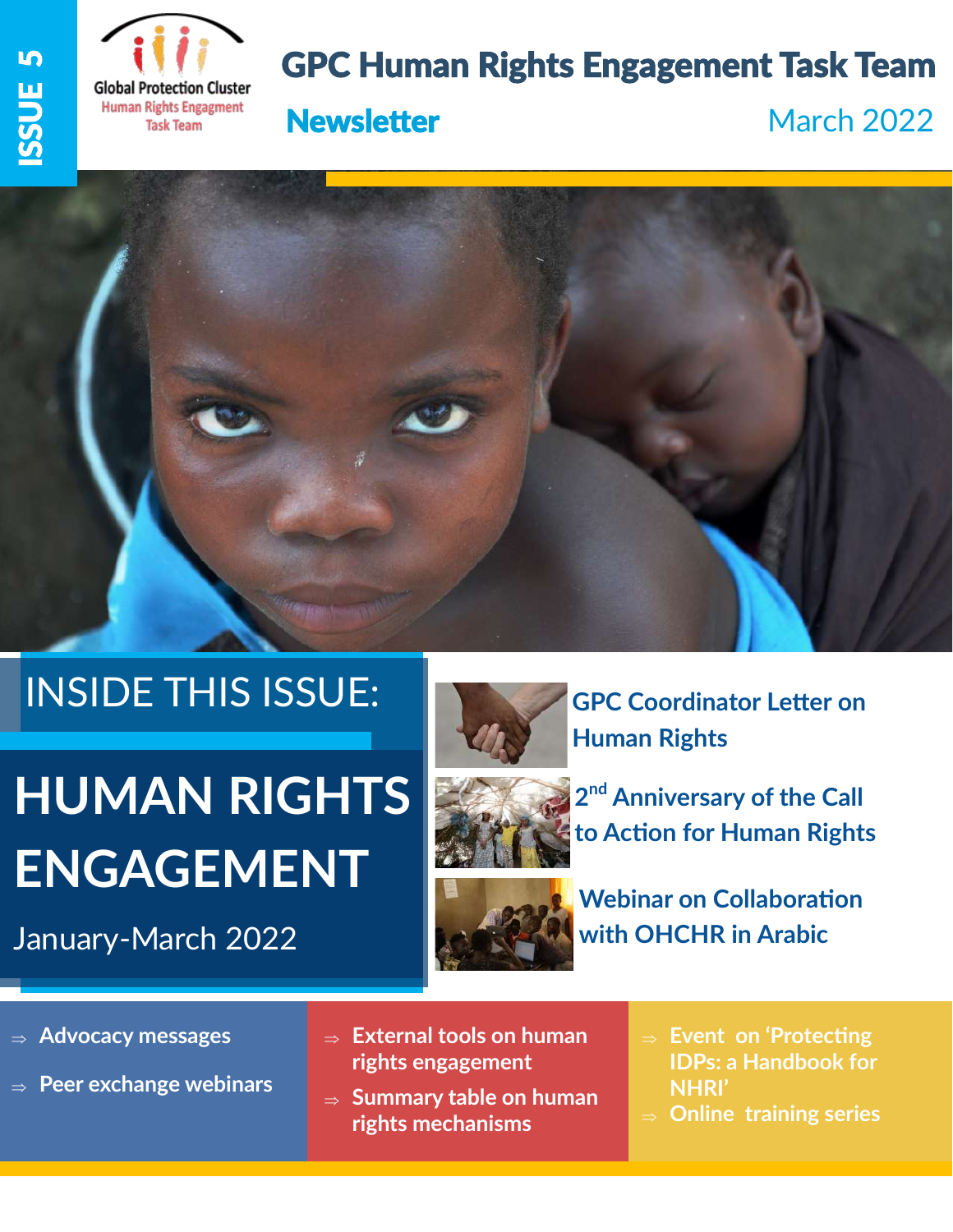## **GPC Coordinator Letter on Human Rights**

The Global Protection Cluster coordination issued a [letter](https://www.globalprotectioncluster.org/wp-content/uploads/GPC-Coordinator-Letter-on-Human-Rights-Engagement.pdf) for field protection clusters to highlight the importance of and call for stronger human rights engagement for the protection clusters and its members.

Every day, we see across many of your operations how protection issues, you are trying to tackle, need humanitarian, human rights, development, peace and political actors to come together. While this is not new to us, the current crisis we are facing combined with strong momentum created through the [Secretary](https://www.un.org/en/content/action-for-human-rights/index.shtml)  [General Call to Action for Human Rights](https://www.un.org/en/content/action-for-human-rights/index.shtml) presents an opportunity for a stronger and more visible drive to ensure that:

(i) Human rights defenders and actors use the protection cluster space to advance human rights work as per country specific context

(ii) Protection Clusters and their members use strategically human right systems and mechanisms to address protection issues

The letter outlines our drive on this important matter including a number of concrete steps that protection clusters should consider taking in your operations.

## **2 nd Anniversary of the Call to Action for Human Rights 2020**



The HRETT used the GPC outreach capacities through social media to communicate key messages around the 2<sup>nd</sup> anniversary of the Call to Action for Human Rights, available [here.](https://www.un.org/sg/sites/www.un.org.sg/files/atoms/files/The_Highest_Asperation_A_Call_To_Action_For_Human_Right_English.pdf)

The Tweets published are available [here](https://twitter.com/ProtectionClust/status/1496776797765181440?s=20&t=GkD5DlLohwYsWpLWg82npw) and [here.](https://twitter.com/ProtectionClust/status/1496062211998969858?s=20&t=GkD5DlLohwYsWpLWg82npw)

#### **Peer exchange webinar: Implementing SG's Call to Action on HR in inter-sectoral response and analysis**

On 9th March, a peer-to-peer exchange webinar on effective ways to advance advocacy vis-à-vis protracted crises where communities are living under the control of non-state armed groups, was organized jointly between the GPC task teams on advocacy and human rights engagement.

The recording and summary are available [here.](https://www.youtube.com/watch?v=SzSSCI4axUs)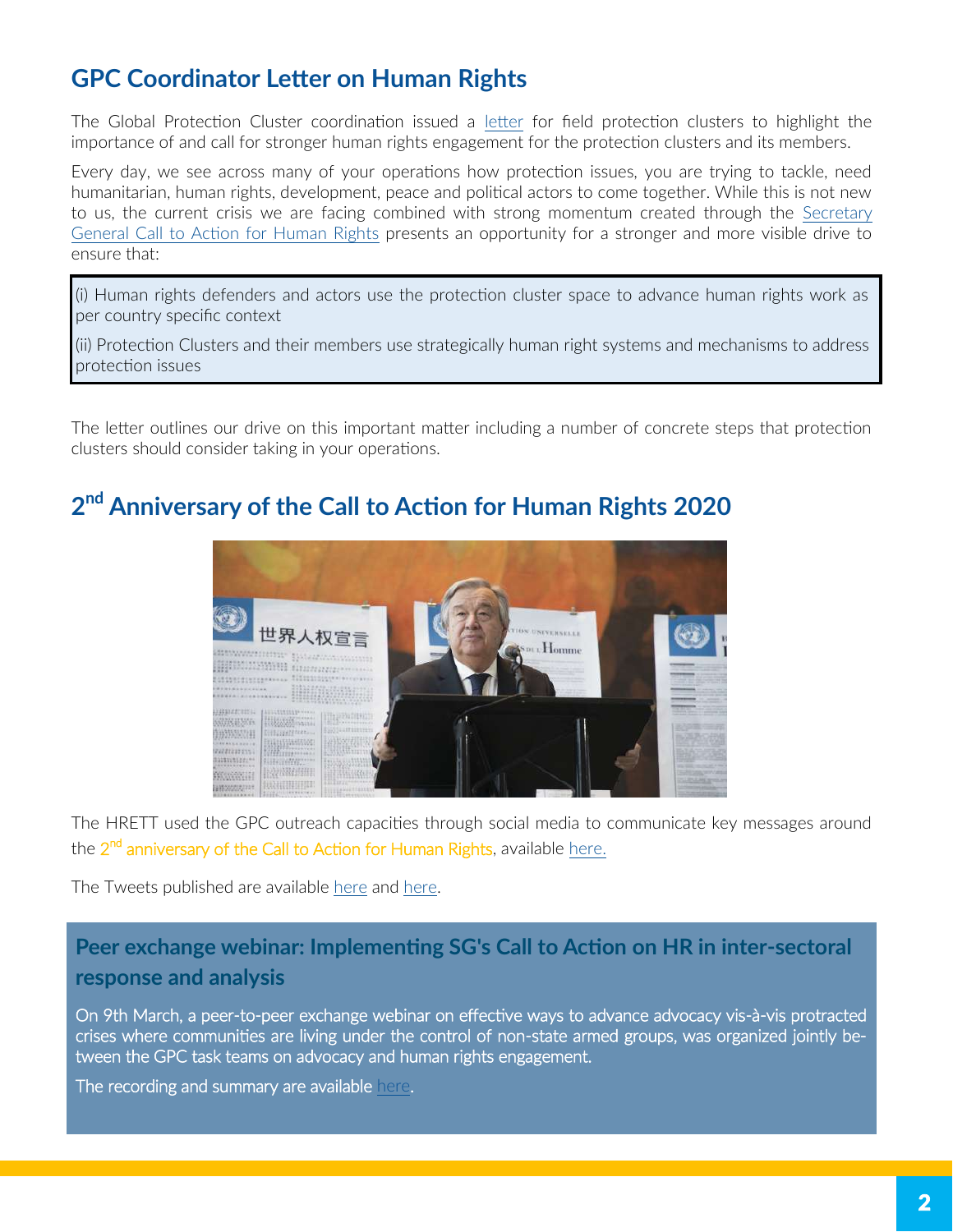#### Advocacy and Events

A webinar focusing on **collaboration with OHCHR** took place on 5<sup>th</sup> January 2022. As per your request to have some events in Arabic, the whole event was undertaken in Arabic. We heard from Roueida Elhage, Regional Representative for OHCHR regional office in MENA and George Abualzulof, Senior Human Rights Advisor. In case you could not attend the webinar, you can access the recording [here.](https://youtu.be/D1XRx9HhJCE)



On 9th March, a peer-to-peer exchange webinar on effective ways to advance advocacy vis-à-vis protracted crises where communities are living under the control of non-state armed groups, has been organized jointly between the GPC task teams on advocacy and human rights engagement.

The recording and summary are available [here](https://www.youtube.com/watch?v=SzSSCI4axUs) and [here.](https://www.globalprotectioncluster.org/wp-content/uploads/Peer-exchange-webinar-9.3.22_Advocacy-NSAG_summary.docx)

### **Peer-to-Peer Exchange Webinar: Collaboration with the Working Group on Arbitrary Detention**

On 15 March 2022, a peer–to-peer exchange webinar on collaboration with the Working Group on Arbitrary Detention (WGAD) took place. The webinar aimed at strengthening knowledge around the WGAD's mandate and functions and to support peer learning and exchange among colleagues in order to foster effective collaboration with the WGAD in support of the protection and rights of displaced persons and communities affected by the issue of arbitrary detention.

A recording of the webinar is available [here](https://www.youtube.com/watch?v=oVQrrXM358I)

Advocacy messages were jointly prepared by the GPC Advocacy Task Team and Human Rights Engagement Task Team on situations in:

 $\Rightarrow$  Afghanistan :

[GPC\\_Afghanistan](https://www.globalprotectioncluster.org/wp-content/uploads/GPC_Afghanistan-Protection-Messages_Final-Feb-2022.pdf)-Protection-Messages\_Final-Feb-[2022.pdf \(globalprotectioncluster.org\)](https://www.globalprotectioncluster.org/wp-content/uploads/GPC_Afghanistan-Protection-Messages_Final-Feb-2022.pdf)

 $\Rightarrow$  Central Sahel:

GPC-Protection-[Messages\\_Central](https://www.globalprotectioncluster.org/wp-content/uploads/GPC-Protection-Messages_Central-Sahel_January-2022.pdf)-[Sahel\\_January](https://www.globalprotectioncluster.org/wp-content/uploads/GPC-Protection-Messages_Central-Sahel_January-2022.pdf)-2022.pdf [\(globalprotectioncluster.org\)](https://www.globalprotectioncluster.org/wp-content/uploads/GPC-Protection-Messages_Central-Sahel_January-2022.pdf)

 $\Rightarrow$  Ukraine:

GPC\_Ukraine-Protection-Messages\_8Mar22\_Final.pdf [\(globalprotectioncluster.org\)](https://www.globalprotectioncluster.org/wp-content/uploads/GPC_Ukraine-Protection-Messages_8Mar22_Final.pdf)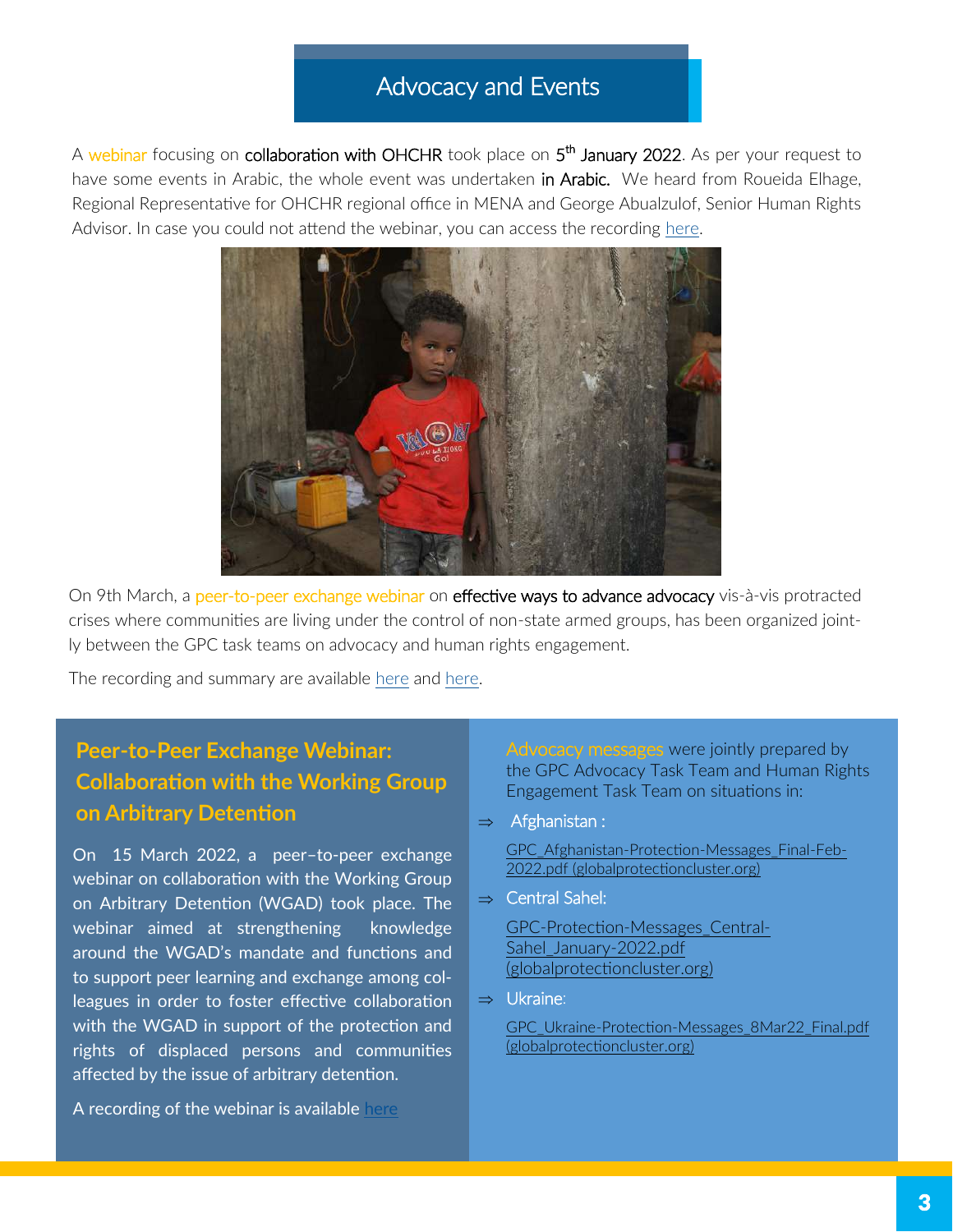#### **UNHCR Human Rights Initiatives : 2-Page Document**

The 2-[page document](https://www.globalprotectioncluster.org/wp-content/uploads/2-pager-External-tools-on-human-rights.pdf) provides a list of key human rights initiatives on which UNHCR is engaged, together with links to publicly available tools and guidance documents on human rights engagement. Many of the tools and guidance documents have been produced by UNHCR and/or the Global Protection Cluster's Human Rights Engagement Task Team (of which UNHCR is a co-lead). The 2-pager contains only those tools and guidance documents which are externally available and, therefore, it can be readily shared with partners and other stakeholders.

#### **Summary Table on the Strategic Use of Human Rights Mechanisms**

Following up on a recommendation from the recently completed Human Rights Engagement learning programme for field protection clusters, a summary table on strategic use of Special Procedures, Treaty Bodies, Universal Period Review and other national regional and international mechanisms was developed. It proposes ways on how each of the human rights mechanisms can be used for immediate, mid-term and long-term advocacy. You can access the mini tool [here.](https://www.globalprotectioncluster.org/wp-content/uploads/UN-Human-Rights-Mechanisms-Summary-Table.pdf)

On 9th February, an event took place to celebrate the launch of "Protecting Internally Displaced Persons: a Handbook for National Human Rights Institutions", jointly produced by UNHCR, Special Rapporteur on the human rights of IDPs, GANHRI and UNDP. The Handbook analyses the role of NHRIs in promoting and protecting the human rights of internally displaced people and those at risk of displacement, and provides an overview of good practices and lessons learned in this area. The Handbook is available online in English, French and Spanish.

The recording can be accessed on https://youtu.be/WCDAWimWMyQ